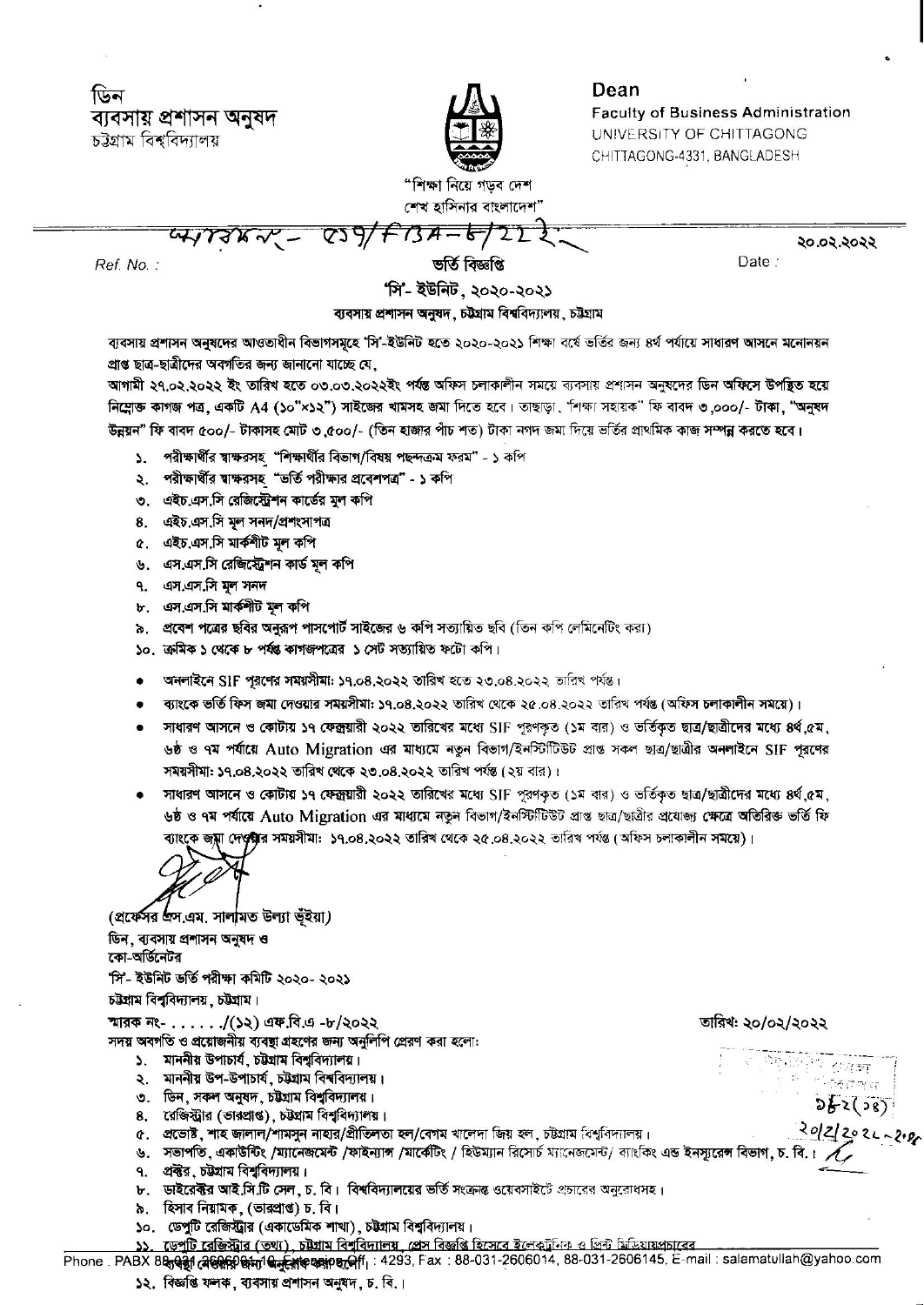| <b>Exam Roll</b> | <b>Name</b>                     | <b>Merit</b> | <b>Department</b>   | <b>Status</b>  |
|------------------|---------------------------------|--------------|---------------------|----------------|
| 301781           | <b>SUBAT TAHSIN</b>             | 4            | Dept. of Finance    | Admitted (1)   |
| 301057           | <b>UMMUL WARA</b>               | 9            | Dept. of Finance    | Admitted $(1)$ |
| 311869           | MOHAMMED ABDULLAH AL FORHAD     | 11           | Dept. of Finance    | Admitted (1)   |
| 304681           | <b>JANNATUN NOOR NAFISA</b>     | 15           | Dept. of Finance    | Admitted (1)   |
| 302992           | TARINA JAHAN RAIMA              | 16           | Dept. of Finance    | Admitted (1)   |
| 312037           | <b>EKRAM AHMED SIZZLE</b>       | 18           | Dept. of Finance    | Admitted (1)   |
| 306920           | <b>AHANAF SIDDIQUE RISHTA</b>   | 21           | Dept. of Finance    | Admitted (1)   |
| 300126           | <b>SYEDA NISHAT TASNIM</b>      | 28           | Dept. of Finance    | Admitted (1)   |
| 305938           | MOHAMMAD JOYNAL ABEDIN          | 36           | Dept. of Finance    | Admitted $(1)$ |
| 306044           | AYESHA KHATUN TINNI             | 52           | Dept. of Accounting | Admitted $(1)$ |
| 309215           | <b>SAKLIMA AKTER</b>            | 56           | Dept. of Finance    | Admitted (1)   |
| 313660           | OHIDUL ALAM RAYHAN              | 69           | Dept. of Finance    | Admitted (1)   |
| 310045           | MINHAJ SHAFI SHEHAB             | 70           | Dept. of Finance    | Admitted (1)   |
| 311567           | SAYEDA JANNATUL FERDOUS ROWSHNI | 71           | Dept. of Finance    | Admitted (1)   |
| 309672           | MD. MOMINUL HAQUE SHUVO         | 73           | Dept. of Finance    | Admitted (1)   |
| 310073           | <b>MD.MIZAN</b>                 | 76           | Dept. of Finance    | Admitted $(1)$ |
| 309223           | <b>JANNATUL FERDOUS TARIN</b>   | 78           | Dept. of Accounting | Admitted $(1)$ |
| 304718           | <b>ASMA KHATUN</b>              | 81           | Dept. of Accounting | Admitted (1)   |
| 312565           | MEHERUN NESA AFRIN              | 84           | Dept. of Finance    | Admitted (1)   |
| 300111           | <b>SHAFKAT IBNE PARVEZ</b>      | 87           | Dept. of Finance    | Admitted (1)   |
| 302257           | <b>KAZI ABDUS SAMI</b>          | 91           | Dept. of Finance    | Admitted (1)   |
| 302673           | <b>SHEMANTI DAS</b>             | 93           | Dept. of Finance    | Admitted (1)   |
| 312014           | MD. RAIHAN CHOWDHURY            | 94           | Dept. of Finance    | Admitted (1)   |
| 301746           | SYEDA NAZIA NISHAT ANISA        | 95           | Dept. of Finance    | Admitted (1)   |
| 301534           | MAHAMUDUL HOQUE                 | 97           | Dept. of Finance    | Admitted (1)   |
| 307462           | <b>IMTIAJ MAHAMUD SABID</b>     | 98           | Dept. of Finance    | Admitted (1)   |
| 304897           | MOHAMMAD MOHSHIN MEAH           | 101          | Dept. of Finance    | Admitted (1)   |
| 301687           | <b>ARWA MONSUR</b>              | 103          | Dept. of Finance    | Admitted (1)   |
| 306494           | <b>SANJIDA RASHID</b>           | 105          | Dept. of Finance    | Admitted $(1)$ |
| 312239           | <b>LOTFUR RAHAMAN</b>           | 106          | Dept. of Finance    | Admitted $(1)$ |
| 307083           | <b>MOHESNA BEGUM</b>            | 112          | Dept. of Finance    | Admitted $(1)$ |
| 307844           | <b>TANJUM ISLAM</b>             | 124          | Dept. of Finance    | Admitted (1)   |
| 309264           | <b>SAIRA RAHAMAN</b>            | 125          | Dept. of Finance    | Admitted (1)   |
| 305275           | <b>ATIQUR RAHMAN</b>            | 128          | Dept. of Finance    | Admitted $(1)$ |
| 305953           | ZARIN NUDAR AZIM                | 131          | Dept. of Finance    | Admitted (1)   |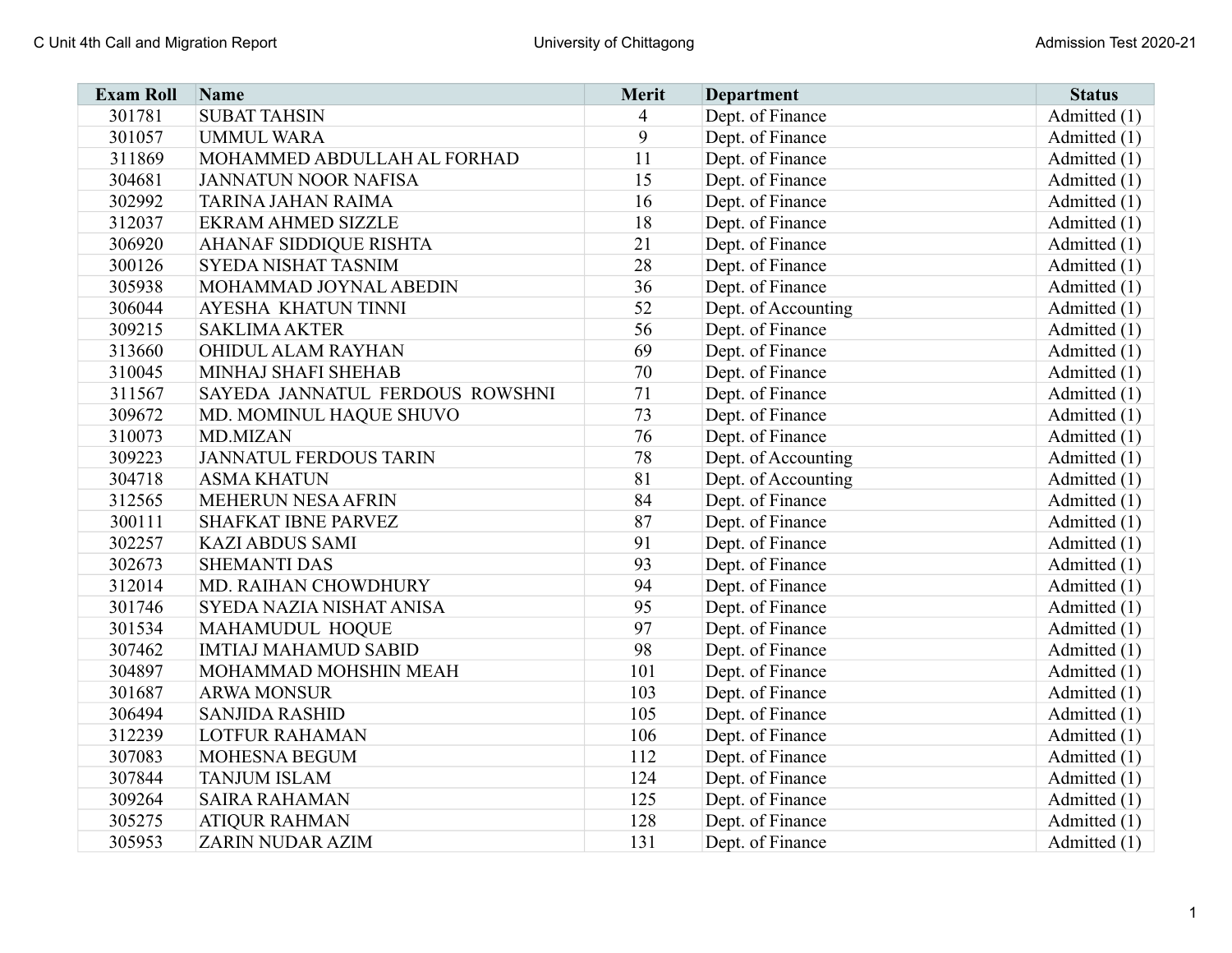| <b>Exam Roll</b> | Name                           | Merit | <b>Department</b>                   | <b>Status</b>  |
|------------------|--------------------------------|-------|-------------------------------------|----------------|
| 306545           | MONTASIR MAHMUD EBTISAM        | 133   | Dept. of Accounting                 | Admitted (1)   |
| 306483           | <b>REPSON BARUA</b>            | 134   | Dept. of Finance                    | Admitted (1)   |
| 305752           | <b>EKRAM HOSSAIN</b>           | 137   | Dept. of Accounting                 | Admitted (1)   |
| 301096           | <b>MD SAFI UDDIN</b>           | 140   | Dept. of Finance                    | Admitted (1)   |
| 303897           | <b>NOBEL DEY</b>               | 143   | Dept. of Finance                    | Admitted (1)   |
| 302506           | <b>SHAHRIAR HOSSAIN</b>        | 148   | Dept. of Finance                    | Admitted (1)   |
| 301267           | <b>TASNIM SIDDIQUA</b>         | 149   | Dept. of Finance                    | Admitted (1)   |
| 313005           | <b>FABIANA ZAMAN</b>           | 151   | Dept. of Finance                    | Admitted (1)   |
| 306243           | TRIBANI DUTTA                  | 153   | Dept. of Finance                    | Admitted (1)   |
| 302280           | <b>SYEDA NOWSHIN ZAMAN</b>     | 154   | Dept. of Finance                    | Admitted (1)   |
| 304975           | <b>BISHNU DATTA</b>            | 155   | Dept. of Finance                    | Admitted (1)   |
| 306947           | MD. KAWSAR ALAM TASIN          | 156   | Dept. of Finance                    | Admitted (1)   |
| 312133           | <b>JESMIN AKTHER</b>           | 157   | Dept. of Marketing                  | Admitted (1)   |
| 303255           | <b>AMIT DEY</b>                | 161   | Dept. of Finance                    | Admitted (1)   |
| 309685           | <b>TRINA BAIDYA</b>            | 162   | Dept. of Finance                    | Admitted (1)   |
| 311699           | PUSHPITA BHATTACHARJEE         | 164   | Dept. of Finance                    | Admitted (1)   |
| 311146           | SUBRINA SHAHRIN SHIFA          | 165   | Dept. of Finance                    | Admitted (1)   |
| 302641           | <b>ISRAT JAHAN TABITA</b>      | 167   | Dept. of Accounting                 | Admitted (1)   |
| 306285           | <b>JANNATUL FERDOUS</b>        | 172   | Dept. of Finance                    | Migrated $(1)$ |
| 303152           | <b>MAHAMUDA AKTHER</b>         | 176   | Dept. of Finance                    | Migrated $(1)$ |
| 312495           | ROMANA AFRIN JOBEDA            | 178   | Dept. of Marketing                  | Admitted (1)   |
| 309476           | MIFTAHUL JANNAT MISKAT         | 179   | Dept. of Accounting                 | Admitted (1)   |
| 303035           | MD. UJJAL HOSSEN               | 183   | Dept. of Accounting                 | Admitted (1)   |
| 305345           | <b>ISRAT JERIN</b>             | 186   | Dept. of Finance                    | Migrated $(1)$ |
| 309470           | <b>SAJID RAIHAN</b>            | 189   | Dept. of Finance                    | Migrated $(1)$ |
| 312088           | <b>REZIA SULTANA</b>           | 191   | Dept. of Finance                    | Migrated $(1)$ |
| 307881           | MOHAMMED JAHANGIR ALAM NOYON   | 196   | Dept. of Finance                    | Migrated $(1)$ |
| 308683           | AFRIN SULTANA SANJI            | 197   | Dept. of Accounting                 | Admitted (1)   |
| 300382           | HUMAIRA KHANAM                 | 198   | Dept. of Finance                    | Migrated $(1)$ |
| 312301           | TASMIN AKTER CHOWDHURY         | 203   | Dept. of Accounting                 | Admitted (1)   |
| 310393           | <b>JANNATUL FERDOUS FARIHA</b> | 205   | Dept. of Finance                    | Migrated $(1)$ |
| 300663           | <b>SADIA RAHMAN</b>            | 207   | Dept. of Accounting                 | Admitted (1)   |
| 305267           | NAHID SULTANA TULTUL           | 208   | Dept. of Human Resources Management | Admitted (1)   |
| 308436           | <b>ISMAM ABEDIN</b>            | 210   | Dept. of Finance                    | Migrated $(1)$ |
| 306587           | <b>NAHID IBRAHIM HIMEL</b>     | 211   | Dept. of Finance                    | Migrated $(1)$ |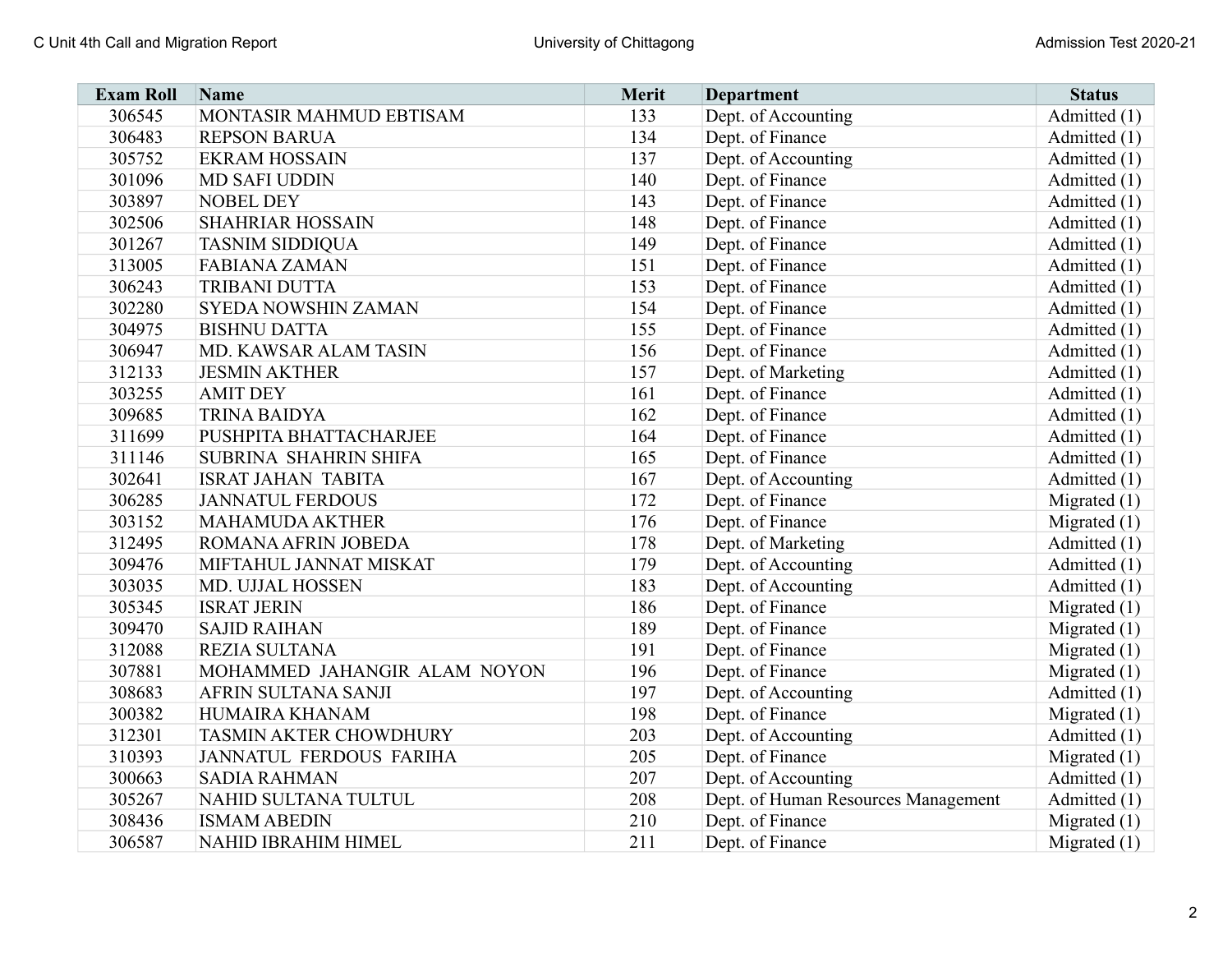| <b>Exam Roll</b> | <b>Name</b>                 | Merit | <b>Department</b>                   | <b>Status</b>  |
|------------------|-----------------------------|-------|-------------------------------------|----------------|
| 302710           | <b>DIPANTA NEOGI DIPTA</b>  | 214   | Dept. of Finance                    | Migrated $(1)$ |
| 303464           | <b>AFROJALIA</b>            | 216   | Dept. of Finance                    | Migrated $(1)$ |
| 312033           | <b>TAHMINA AKTER</b>        | 219   | Dept. of Finance                    | Migrated $(1)$ |
| 312669           | MOHAMMAD SHAFAAT JAMIL      | 221   | Dept. of Finance                    | Migrated $(1)$ |
| 309798           | MOHAMMED EYAS UDDIN TAMIM   | 223   | Dept. of Finance                    | Migrated $(1)$ |
| 309204           | <b>JANNATUN NESA CHUMKE</b> | 229   | Dept. of Finance                    | Migrated $(1)$ |
| 302374           | SHRABONI CHAKRABORTY        | 231   | Dept. of Marketing                  | Admitted (1)   |
| 309516           | <b>SAIKA FERDOUS</b>        | 233   | Dept. of Finance                    | Migrated $(1)$ |
| 310156           | <b>ARITRA MAZUMDER</b>      | 234   | Dept. of Finance                    | Migrated $(1)$ |
| 301649           | MD. ABU IMRAN SIDDIQUE      | 236   | Dept. of Finance                    | Migrated $(1)$ |
| 313717           | MD. SAYEB KHAN RAHAT        | 242   | Dept. of Finance                    | Migrated $(1)$ |
| 304039           | <b>SYEDA JAREEN SAGIR</b>   | 246   | Dept. of Accounting                 | Admitted (1)   |
| 305069           | <b>RAMIJ UDDIN</b>          | 247   | Dept. of Finance                    | Migrated $(1)$ |
| 311097           | MD ZOBAYER HOSSAIN          | 248   | Dept. of Finance                    | Migrated $(1)$ |
| 312017           | <b>FARJANA YESMIN TUMPA</b> | 251   | Dept. of Finance                    | Migrated $(1)$ |
| 308712           | ISRAK JAKIA SULTANA IMA     | 255   | Dept. of Finance                    | Migrated $(1)$ |
| 303649           | TANZILA MOHSIN              | 259   | Dept. of Finance                    | Migrated $(1)$ |
| 306230           | FAHIMA AKTER TINNY          | 261   | Dept. of Accounting                 | Admitted (1)   |
| 310114           | NUSRAT JAHAN EVA.           | 265   | Dept. of Accounting                 | Migrated $(1)$ |
| 300501           | <b>ZUNEE BARUA</b>          | 267   | Dept. of Finance                    | Migrated $(1)$ |
| 311409           | <b>ROWNOK TABASSUM</b>      | 269   | Dept. of Accounting                 | Migrated $(1)$ |
| 313365           | <b>JANNATUL MAWA</b>        | 272   | Dept. of Finance                    | Migrated $(1)$ |
| 301674           | AMATULLAH UMAINA BUSHRA     | 273   | Dept. of Human Resources Management | Admitted (1)   |
| 304559           | MD. AMINUL ISLAM RIFAT      | 274   | Dept. of Finance                    | Migrated $(1)$ |
| 307979           | NADIA AFRIN NIMA            | 278   | Dept. of Accounting                 | Migrated $(1)$ |
| 308368           | MUNIZA NAMIRA AHMED         | 279   | Dept. of Finance                    | Migrated $(1)$ |
| 307410           | YESMIN AFROSE NADIA         | 282   | Dept. of Finance                    | Migrated $(1)$ |
| 300848           | FAHIMA AHMED MITHILA        | 286   | Dept. of Accounting                 | Migrated $(1)$ |
| 304947           | <b>UMMA SAIMA LIMA</b>      | 287   | Dept. of Marketing                  | Admitted $(1)$ |
| 303876           | <b>SURAIYA TARANUM</b>      | 288   | Dept. of Accounting                 | Migrated $(1)$ |
| 305815           | <b>ISRAT JAHAN</b>          | 292   | Dept. of Finance                    | Migrated $(1)$ |
| 300254           | MOHAMMED SADMAN ISLAM       | 299   | Dept. of Finance                    | Migrated $(1)$ |
| 308403           | <b>RAKIB HOSSEN</b>         | 300   | Dept. of Finance                    | Migrated $(1)$ |
| 301660           | <b>IMRAN HOSSEN</b>         | 302   | Dept. of Finance                    | Migrated $(1)$ |
| 312760           | <b>RIJA AKTAR</b>           | 303   | Dept. of Finance                    | Migrated $(1)$ |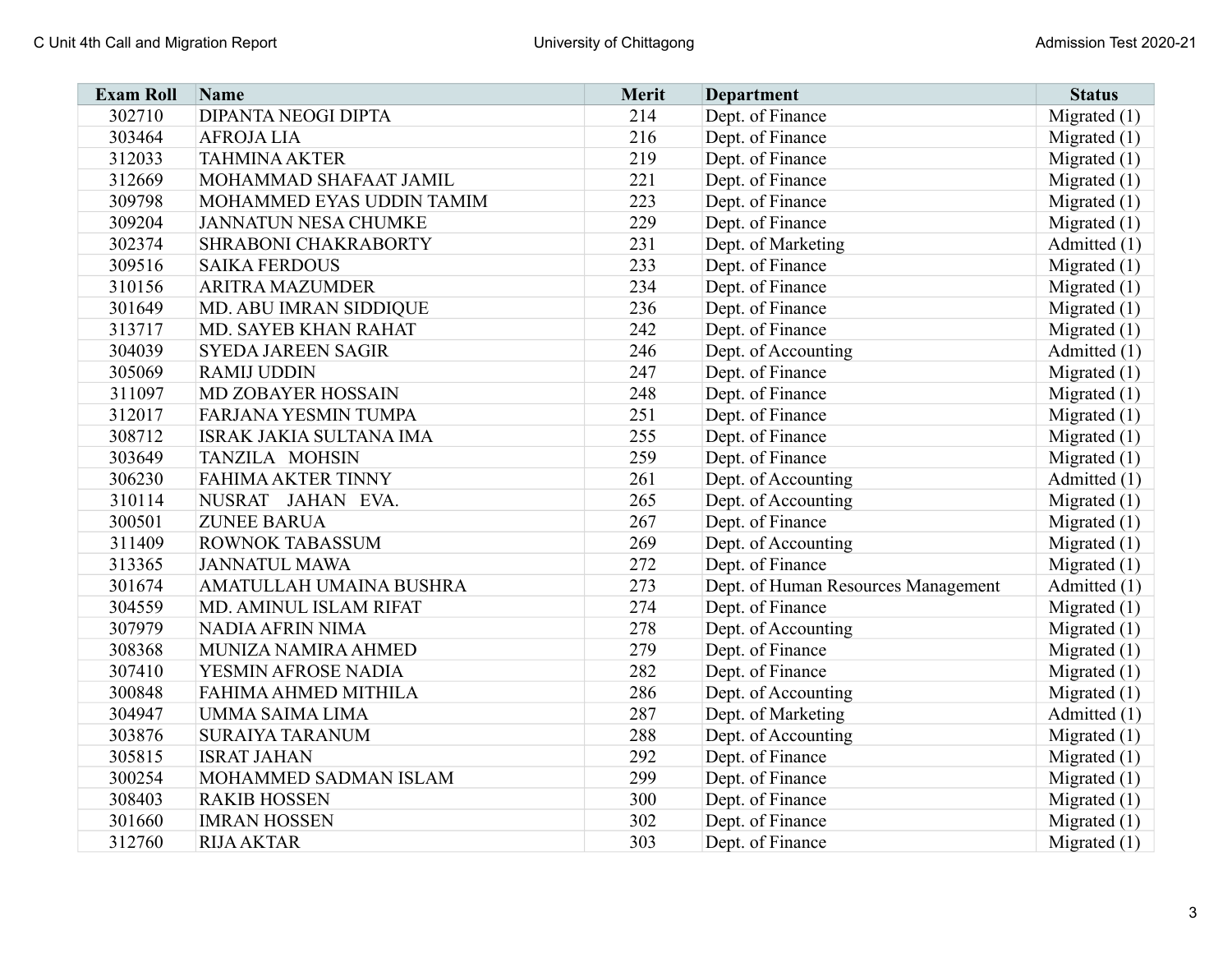| <b>Exam Roll</b> | <b>Name</b>                    | <b>Merit</b> | <b>Department</b>                   | <b>Status</b>  |
|------------------|--------------------------------|--------------|-------------------------------------|----------------|
| 313326           | <b>MEHRUB HOSSAIN</b>          | 305          | Dept. of Finance                    | Migrated $(1)$ |
| 310644           | <b>BIBI MARIUM</b>             | 306          | Dept. of Finance                    | Migrated $(1)$ |
| 301476           | ABDULLAH MEHDI CHOWDHURY NAVID | 309          | Dept. of Finance                    | Migrated $(1)$ |
| 311129           | ADILA MAIMUNA RODOSHI          | 311          | Dept. of Finance                    | Migrated $(1)$ |
| 300660           | MOHAMMAD ATIQUE ULLAH          | 312          | Dept. of Finance                    | Migrated $(1)$ |
| 302368           | <b>ARNAB CHOWDHURY</b>         | 316          | Dept. of Finance                    | Migrated $(1)$ |
| 301713           | <b>JOYONTA DEY</b>             | 317          | Dept. of Finance                    | Migrated $(1)$ |
| 308238           | <b>UMMA KULSUM RIZA</b>        | 319          | Dept. of Accounting                 | Migrated $(1)$ |
| 302289           | MANASHI BARUA                  | 320          | Dept. of Finance                    | Migrated $(1)$ |
| 303550           | <b>MD. SAIFUR RAHMAN</b>       | 325          | Dept. of Accounting                 | Migrated $(1)$ |
| 313103           | MOHAMMAD ABRAR JAHIN KHAN      | 326          | Dept. of Finance                    | Migrated $(1)$ |
| 300712           | <b>TASRINA HOSSAIN</b>         | 327          | Dept. of Accounting                 | Migrated $(1)$ |
| 302848           | <b>FABLIHA SADIKA</b>          | 329          | Dept. of Finance                    | Migrated $(1)$ |
| 306284           | MD. HAMIM                      | 331          | Dept. of Finance                    | Migrated $(1)$ |
| 305789           | <b>RETU PARNA DAS</b>          | 333          | Dept. of Finance                    | Migrated $(1)$ |
| 313756           | <b>BIBI MORIAM FARZANA</b>     | 334          | Dept. of Accounting                 | Migrated $(1)$ |
| 304575           | <b>NOWSHIN SELIM</b>           | 336          | Dept. of Finance                    | Migrated $(1)$ |
| 308905           | MD. RAKIBUL ISLAM              | 338          | Dept. of Finance                    | Migrated $(2)$ |
| 306133           | <b>KAMRUN NAHAR LIZA</b>       | 339          | Dept. of Marketing                  | Admitted $(1)$ |
| 307249           | NUSRAT JAHAN PRIMA             | 343          | Dept. of Management                 | Admitted $(1)$ |
| 311643           | <b>RIPA DEY</b>                | 344          | Dept. of Marketing                  | Admitted $(1)$ |
| 304768           | MOHAMMED FABIAN ASHAB          | 345          | Dept. of Marketing                  | Admitted $(1)$ |
| 305384           | <b>ZIBRAN TAYEBI</b>           | 349          | Dept. of Accounting                 | Migrated $(1)$ |
| 308076           | MD. ABDUR RAHIM EMON           | 350          | Dept. of Accounting                 | Migrated $(1)$ |
| 303626           | MD. SHAHEDUL ISLAM             | 351          | Dept. of Accounting                 | Migrated $(1)$ |
| 308862           | <b>ISRAT JAHAN</b>             | 354          | Dept. of Human Resources Management | Admitted (1)   |
| 300763           | <b>ANKUR DAS</b>               | 358          | Dept. of Marketing                  | Admitted $(1)$ |
| 307945           | <b>SANJIDA ISRAT MIM</b>       | 362          | Dept. of Accounting                 | Migrated $(1)$ |
| 306532           | <b>ANISUR RAHMAN</b>           | 364          | Dept. of Accounting                 | Migrated $(1)$ |
| 303241           | MD. SHORIF GAZI                | 366          | Dept. of Accounting                 | Migrated $(1)$ |
| 313895           | <b>SHAIRA MUSLIM NOURIN</b>    | 367          | Dept. of Accounting                 | Migrated $(1)$ |
| 308524           | <b>TAMANNA AKTER</b>           | 370          | Dept. of Marketing                  | Admitted $(1)$ |
| 308606           | <b>SHUVA MAZUMDER</b>          | 378          | Dept. of Accounting                 | Migrated $(1)$ |
| 303797           | MD. RAFIUL AZMAIN              | 382          | Dept. of Accounting                 | Migrated $(1)$ |
| 303948           | SANJIDA KHANAM OWISHE          | 392          | Dept. of Marketing                  | Migrated $(1)$ |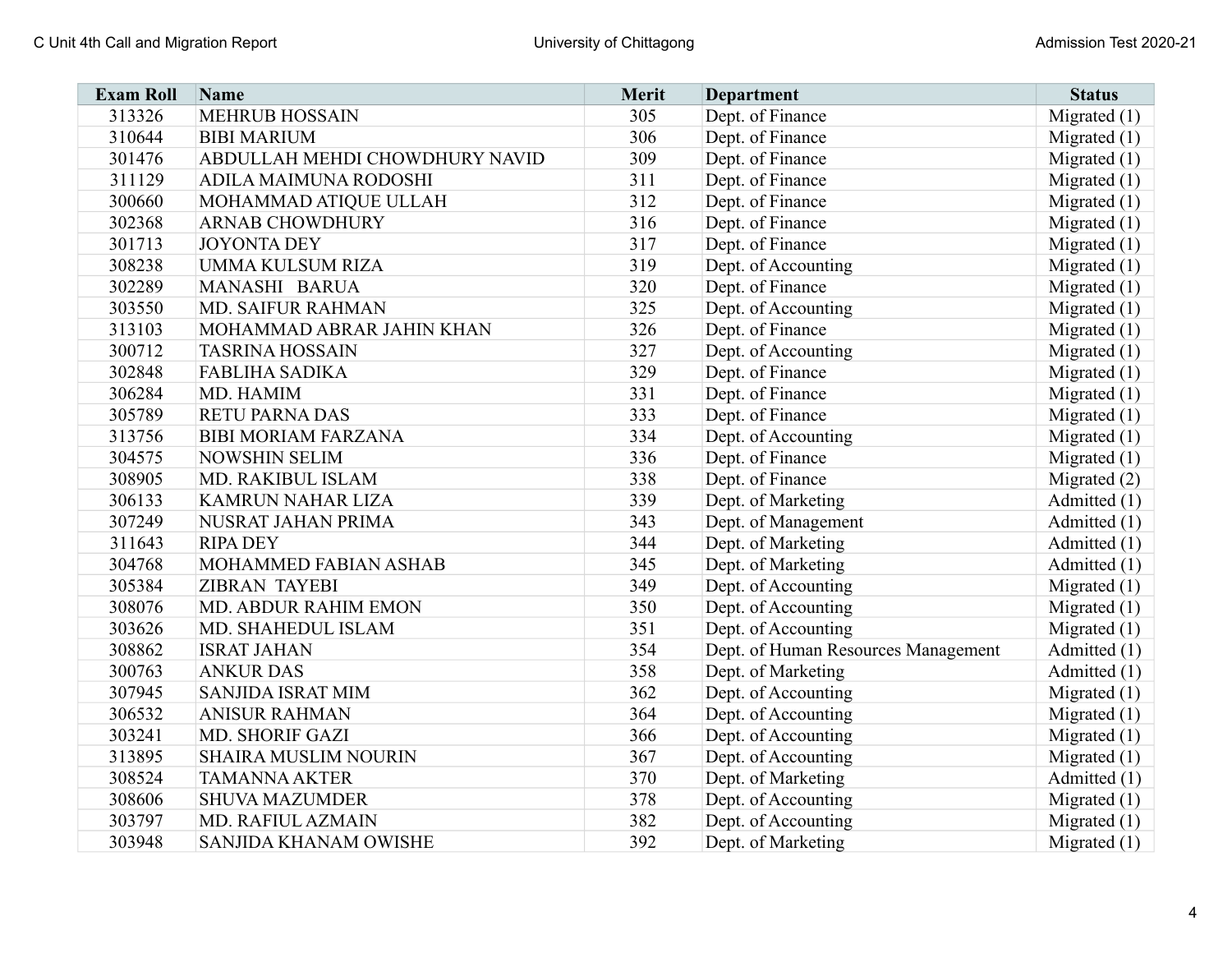| <b>Exam Roll</b> | Name                           | Merit | <b>Department</b>                   | <b>Status</b>  |
|------------------|--------------------------------|-------|-------------------------------------|----------------|
| 304886           | <b>DIPA NANDI</b>              | 395   | Dept. of Accounting                 | Migrated $(1)$ |
| 306308           | <b>MONIR ULLAH</b>             | 396   | Dept. of Management                 | Admitted (1)   |
| 304889           | NUZHATUL KOWNINE               | 399   | Dept. of Accounting                 | Migrated $(1)$ |
| 313255           | ZUNAIDUL ISLAM                 | 400   | Dept. of Accounting                 | Migrated $(1)$ |
| 311119           | <b>SADIA SULTANA</b>           | 404   | Dept. of Banking & Insurance        | Admitted $(1)$ |
| 301238           | MD. SHAKIL                     | 406   | Dept. of Management                 | Admitted (1)   |
| 300751           | <b>ALI HASAN SAIMON</b>        | 414   | Dept. of Accounting                 | Migrated $(1)$ |
| 305557           | <b>IMRAN HOSEN</b>             | 415   | Dept. of Accounting                 | Migrated $(1)$ |
| 311116           | <b>MD. ABDUR RAHMAN</b>        | 417   | Dept. of Management                 | Admitted (1)   |
| 307951           | MOSAMMAD AFRIN SULTANA MUNMUN  | 418   | Dept. of Human Resources Management | Admitted (1)   |
| 307565           | MOFAZZEL KARIM                 | 419   | Dept. of Accounting                 | Migrated $(1)$ |
| 308928           | MOHAMMAD IRFAN UDDIN           | 420   | Dept. of Marketing                  | Migrated $(1)$ |
| 305806           | TAJRIAN KHANOM TOMA            | 421   | Dept. of Human Resources Management | Admitted (1)   |
| 304540           | <b>SUBAH TAHASIN</b>           | 422   | Dept. of Accounting                 | Migrated $(1)$ |
| 312718           | <b>ISRAT JAHAN</b>             | 427   | Dept. of Management                 | Admitted (1)   |
| 311597           | MOHAMMAD RAYHAN CHOWDHURY      | 428   | Dept. of Accounting                 | Migrated $(1)$ |
| 303252           | PARVEZ HOSSEN                  | 431   | Dept. of Accounting                 | Migrated $(1)$ |
| 302929           | MD. SAZZAD HOSSEN IQBAL        | 434   | Dept. of Marketing                  | Migrated $(1)$ |
| 310926           | <b>ARPITA DUTTA</b>            | 435   | Dept. of Accounting                 | Migrated $(1)$ |
| 308393           | DIPANNITA ADHIKARY             | 437   | Dept. of Accounting                 | Migrated $(1)$ |
| 306510           | <b>MD JAMAN HOSSEN</b>         | 442   | Dept. of Accounting                 | Migrated $(1)$ |
| 302999           | MOHAMMAD HASAN UDDIN           | 443   | Dept. of Accounting                 | Migrated $(1)$ |
| 308648           | <b>JINIA BINTE SIDDIQUA</b>    | 444   | Dept. of Human Resources Management | Admitted (1)   |
| 306858           | MOHAMMAD ROKIBUL HASAN MASRAFI | 446   | Dept. of Accounting                 | Migrated $(1)$ |
| 303259           | <b>SUMIA SULTANA HIMU</b>      | 448   | Dept. of Accounting                 | Migrated $(1)$ |
| 309279           | NIRJHARA ROY                   | 450   | Dept. of Accounting                 | Migrated $(1)$ |
| 304354           | <b>MARIA BINTE MUHIB</b>       | 452   | Dept. of Accounting                 | Migrated $(1)$ |
| 304895           | ANIKA TABASSUM.                | 456   | Dept. of Accounting                 | Migrated $(1)$ |
| 306728           | <b>NIPA DEY</b>                | 459   | Dept. of Accounting                 | Migrated $(1)$ |
| 305741           | <b>DOWLADUR RAHMAN</b>         | 460   | Dept. of Accounting                 | Migrated $(1)$ |
| 303642           | ALI HASAN JUEL                 | 462   | Dept. of Management                 | Migrated $(1)$ |
| 302581           | <b>MARIA SULTANA</b>           | 463   | Dept. of Management                 | Migrated $(1)$ |
| 309669           | <b>SUMAIYA MOSTAFA</b>         | 466   | Dept. of Accounting                 | Migrated $(1)$ |
| 309188           | NISHAT TABASSUM MAWLA          | 467   | Dept. of Accounting                 | Migrated $(1)$ |
| 306469           | MOHAMMAD SOHEL                 | 469   | Dept. of Accounting                 | Migrated $(1)$ |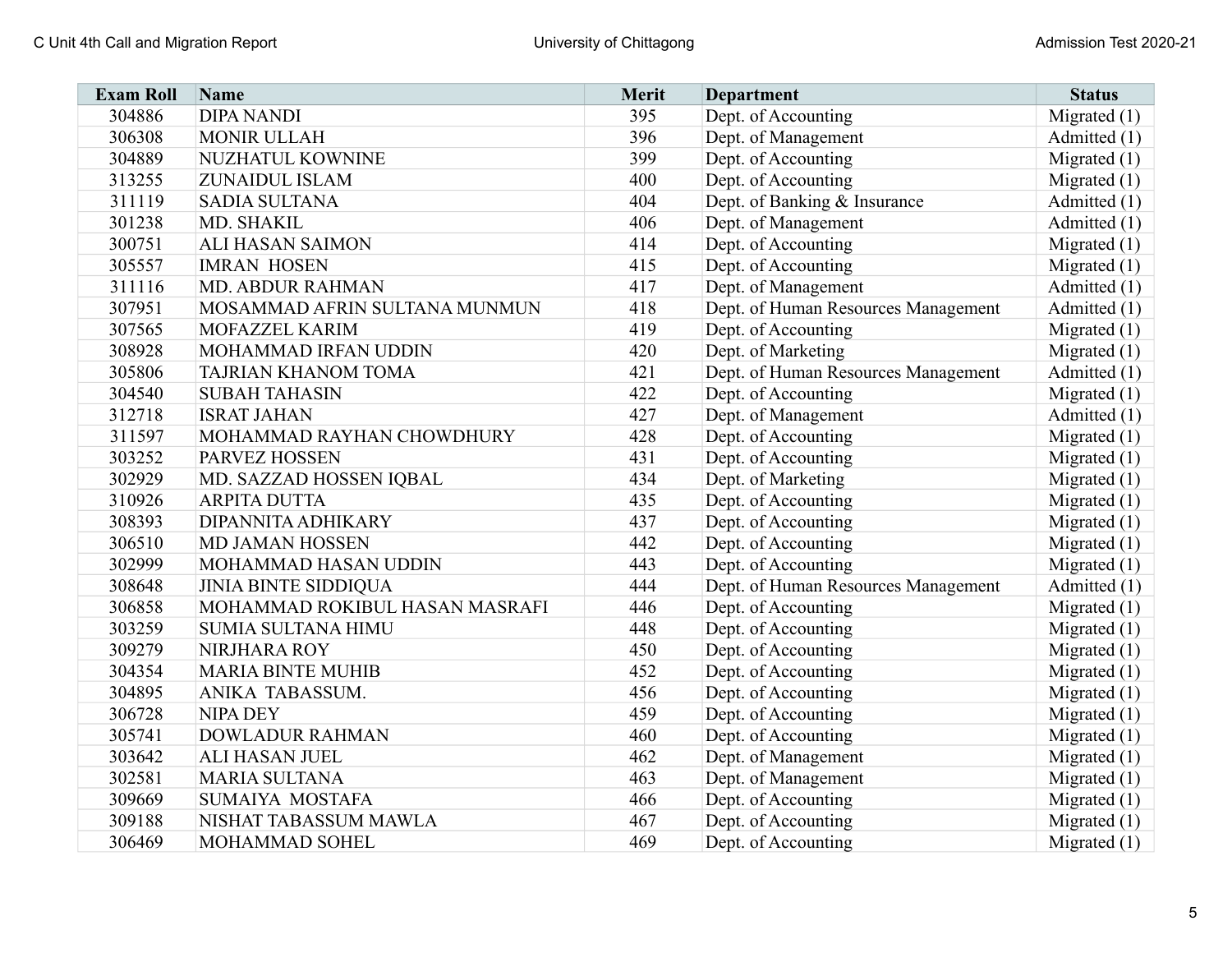| <b>Exam Roll</b> | <b>Name</b>                 | Merit | <b>Department</b>                   | <b>Status</b>  |
|------------------|-----------------------------|-------|-------------------------------------|----------------|
| 307766           | MOHAMMAD NAEEM UDDIN        | 470   | Dept. of Accounting                 | Migrated $(1)$ |
| 305223           | MOHAMMAD HASAN              | 471   | Dept. of Accounting                 | Migrated $(1)$ |
| 313592           | <b>SYED AZMAIN TAHER</b>    | 472   | Dept. of Marketing                  | Migrated $(1)$ |
| 308725           | <b>SHARMIN AKTER SIPA</b>   | 476   | Dept. of Accounting                 | Migrated $(1)$ |
| 302545           | HOMAIRA JANNAT              | 478   | Dept. of Human Resources Management | Admitted $(1)$ |
| 301528           | SADIA ISLAM SUMAIYA         | 479   | Dept. of Accounting                 | Migrated $(1)$ |
| 304663           | <b>ISRAT JAHAN MOHUA</b>    | 480   | Dept. of Accounting                 | Migrated $(1)$ |
| 308181           | MD ARFATH UDDIN SIDDIQUE    | 482   | Dept. of Accounting                 | Migrated $(1)$ |
| 307294           | <b>JALIL AHAMMAD</b>        | 484   | Dept. of Accounting                 | Migrated $(1)$ |
| 301655           | MOHAMMAD NEWAZ UDDIN        | 485   | Dept. of Accounting                 | Migrated $(1)$ |
| 312015           | <b>SAKIBUL ISLAM</b>        | 486   | Dept. of Accounting                 | Migrated $(1)$ |
| 307372           | <b>MOST. SADIA AKTER</b>    | 487   | Dept. of Banking & Insurance        | Admitted (1)   |
| 311836           | <b>TANJIDA TAHER</b>        | 490   | Dept. of Accounting                 | Migrated $(1)$ |
| 313466           | NUZHAT TABASSUM             | 491   | Dept. of Management                 | Migrated $(1)$ |
| 307252           | MD. RAJU CHOWDHURY          | 492   | Dept. of Accounting                 | Migrated $(1)$ |
| 310704           | MD. SHAIDUR RAHMAN SHAWON   | 494   | Dept. of Accounting                 | Migrated $(1)$ |
| 303664           | HUMYRA ALAM TANJILA         | 495   | Dept. of Accounting                 | Migrated $(1)$ |
| 303167           | MOST. SHIMU AKTHER          | 504   | Dept. of Management                 | Migrated $(1)$ |
| 311379           | <b>JANNATUL NAIMA</b>       | 505   | Dept. of Accounting                 | Migrated $(1)$ |
| 305882           | <b>SHORNA AKTER KOLI</b>    | 506   | Dept. of Accounting                 | Migrated $(1)$ |
| 313021           | G. M. SOLAIMAN              | 508   | Dept. of Accounting                 | Migrated $(1)$ |
| 306023           | <b>NUJHAT HASAN</b>         | 510   | Dept. of Accounting                 | Migrated $(1)$ |
| 306598           | <b>ARPITA SAHA</b>          | 512   | Dept. of Accounting                 | Migrated $(1)$ |
| 313661           | MD. MAHAFUJ AHAMMED         | 513   | Dept. of Accounting                 | Migrated $(1)$ |
| 300561           | <b>SADIA AFRIN RUNY</b>     | 515   | Dept. of Accounting                 | Migrated $(1)$ |
| 312929           | <b>FARJANA AFRIN</b>        | 516   | Dept. of Accounting                 | Migrated $(1)$ |
| 306452           | MOHAMMAD JAMSHEDUL ALAM     | 518   | Dept. of Accounting                 | Migrated $(1)$ |
| 305700           | MD.MAHMUDUL HASAN MURAD     | 523   | Dept. of Management                 | Migrated $(1)$ |
| 313710           | <b>MINHAZ UDDIN</b>         | 525   | Dept. of Accounting                 | Migrated $(1)$ |
| 304824           | PRANTO KUMAR SAHA           | 527   | Dept. of Accounting                 | Migrated $(1)$ |
| 306317           | <b>FARHANA JANNAT</b>       | 528   | Dept. of Marketing                  | Migrated $(1)$ |
| 311623           | <b>AJOY SARKAR</b>          | 529   | Dept. of Accounting                 | Migrated $(1)$ |
| 305016           | MD. SAIMON ISLAM            | 530   | Dept. of Accounting                 | Migrated $(2)$ |
| 307162           | <b>SAMIN YASAR</b>          | 533   | Dept. of Human Resources Management | Migrated $(1)$ |
| 301398           | <b>SAMIA JASHIM MONISHA</b> | 538   | Dept. of Accounting                 | Migrated $(2)$ |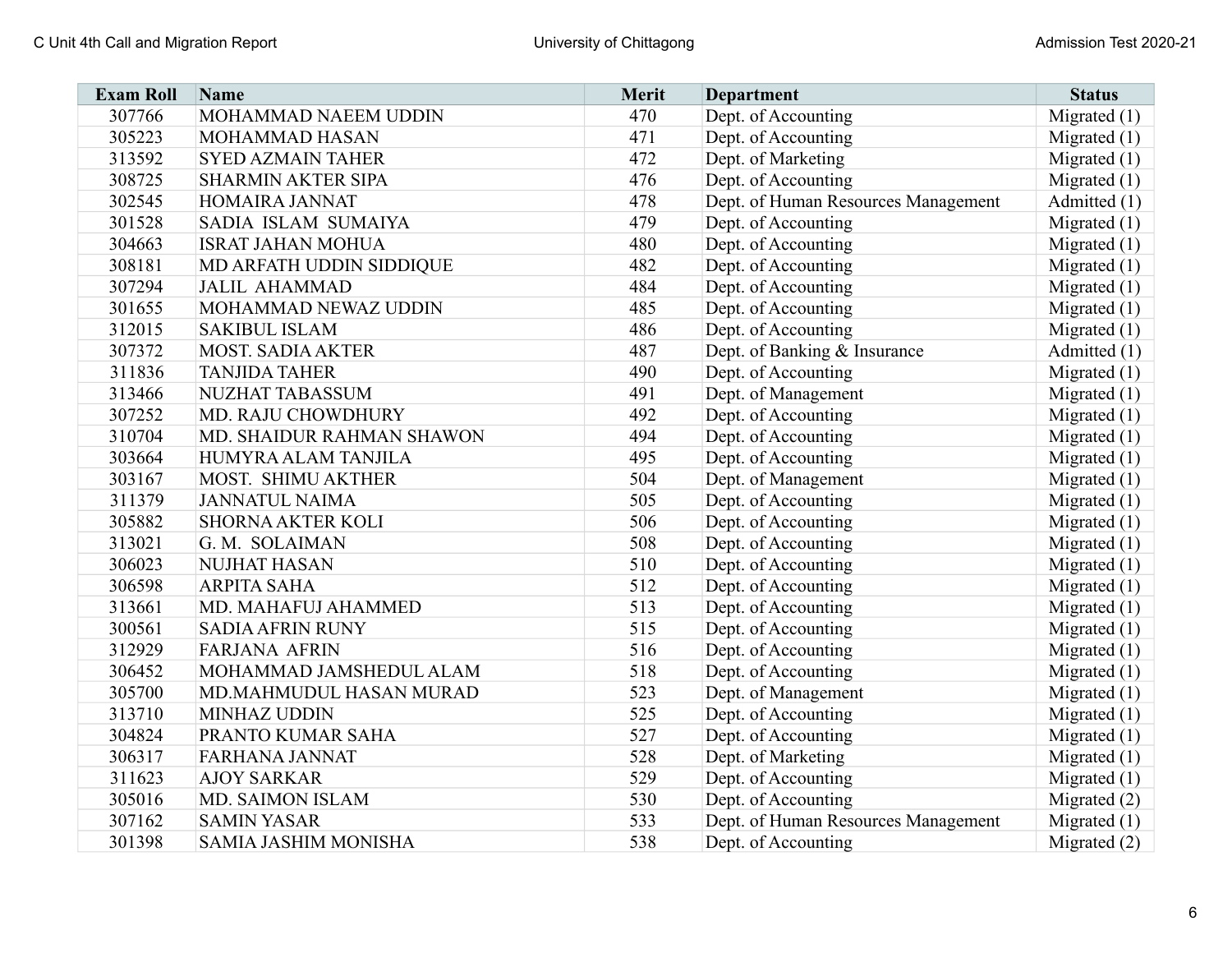| <b>Exam Roll</b> | <b>Name</b>                   | <b>Merit</b> | <b>Department</b>                   | <b>Status</b>  |
|------------------|-------------------------------|--------------|-------------------------------------|----------------|
| 303996           | SHEIKH MOHAMMAD SAHARIA SAMIR | 543          | Dept. of Accounting                 | Migrated (2)   |
| 302658           | MD. ABBAS UDDIN SAIKOT        | 547          | Dept. of Marketing                  | Migrated $(1)$ |
| 312606           | <b>SAHIN ALAM</b>             | 552          | Dept. of Marketing                  | Migrated $(1)$ |
| 302229           | MOHAMMAD AIYUB                | 553          | Dept. of Accounting                 | Migrated $(2)$ |
| 305167           | <b>MYSHARA HOSSAIN</b>        | 556          | Dept. of Management                 | Migrated $(1)$ |
| 306383           | <b>JANNATUL FERDAOUS</b>      | 557          | Dept. of Marketing                  | Migrated $(1)$ |
| 312631           | <b>MESHKAT BIN IDRIS</b>      | 564          | Dept. of Accounting                 | Migrated $(1)$ |
| 306902           | <b>AFIA SANJIDA</b>           | 566          | Dept. of Accounting                 | Migrated $(1)$ |
| 312507           | MOHAMMAD JASIM UDDIN          | 569          | Dept. of Accounting                 | Migrated $(1)$ |
| 301175           | <b>UMME SALMA TIHA</b>        | 570          | Dept. of Marketing                  | Admitted (2)   |
| 305030           | <b>FAHAD HOSSAIN</b>          | 574          | Dept. of Accounting                 | Migrated $(1)$ |
| 309003           | TAHRIMA BEGUM RESHMI          | 575          | Dept. of Management                 | Admitted (2)   |
| 310018           | <b>MEHEDY HASAN</b>           | 577          | Dept. of Marketing                  | Admitted (2)   |
| 305462           | MORIAM JAHAN SANJI            | 580          | Dept. of Management                 | Admitted (2)   |
| 308750           | <b>LOMIA RASHID</b>           | 582          | Dept. of Management                 | Admitted (2)   |
| 311558           | <b>AFRA ANJUM</b>             | 584          | Dept. of Human Resources Management | Admitted (2)   |
| 311529           | <b>JANNATUL NAYEEM</b>        | 585          | Dept. of Marketing                  | Admitted (2)   |
| 309757           | HRIDOY KUMAR DEY              | 586          | Dept. of Management                 | Admitted (2)   |
| 311256           | MD. IBRAHIM IBNE SALAHUDDIN   | 587          | Dept. of Management                 | Admitted (2)   |
| 301275           | <b>ASMA AKTER</b>             | 588          | Dept. of Marketing                  | Admitted (2)   |
| 304992           | ROKEYA BINTHE MUSLIM          | 590          | Dept. of Management                 | Admitted (2)   |
| 304170           | <b>KAZI SAHADAT HOSSAIN</b>   | 591          | Dept. of Marketing                  | Admitted (2)   |
| 311093           | MOHAMMAD ADNAN CHOWDHURY      | 596          | Dept. of Marketing                  | Admitted (2)   |
| 301101           | <b>RIYA BARUA</b>             | 597          | Dept. of Management                 | Admitted (2)   |
| 308316           | NAFISA OURCY KADERY           | 598          | Dept. of Marketing                  | Admitted (2)   |
| 301385           | MD. TOUHIDUL ALAM NAYEM       | 599          | Dept. of Marketing                  | Admitted (2)   |
| 307084           | SHAHARIAR MAHMUD RAHAT        | 600          | Dept. of Management                 | Admitted (2)   |
| 310592           | <b>UMME HAFSA</b>             | 602          | Dept. of Marketing                  | Admitted (2)   |
| 308136           | <b>TASLIME SARKAR</b>         | 605          | Dept. of Marketing                  | Admitted (2)   |
| 310172           | MOHAMMAD MASUD                | 606          | Dept. of Marketing                  | Admitted (2)   |
| 309464           | <b>MD. MONAIM HOSSAIN</b>     | 607          | Dept. of Management                 | Admitted (2)   |
| 301194           | <b>FATEHA NAMNE NISA</b>      | 608          | Dept. of Marketing                  | Admitted (2)   |
| 311460           | <b>SADIA AFROZ</b>            | 610          | Dept. of Human Resources Management | Admitted (2)   |
| 309937           | <b>TASFIA TABASSUM</b>        | 614          | Dept. of Marketing                  | Admitted (2)   |
| 304411           | MD. EMON                      | 615          | Dept. of Management                 | Admitted (2)   |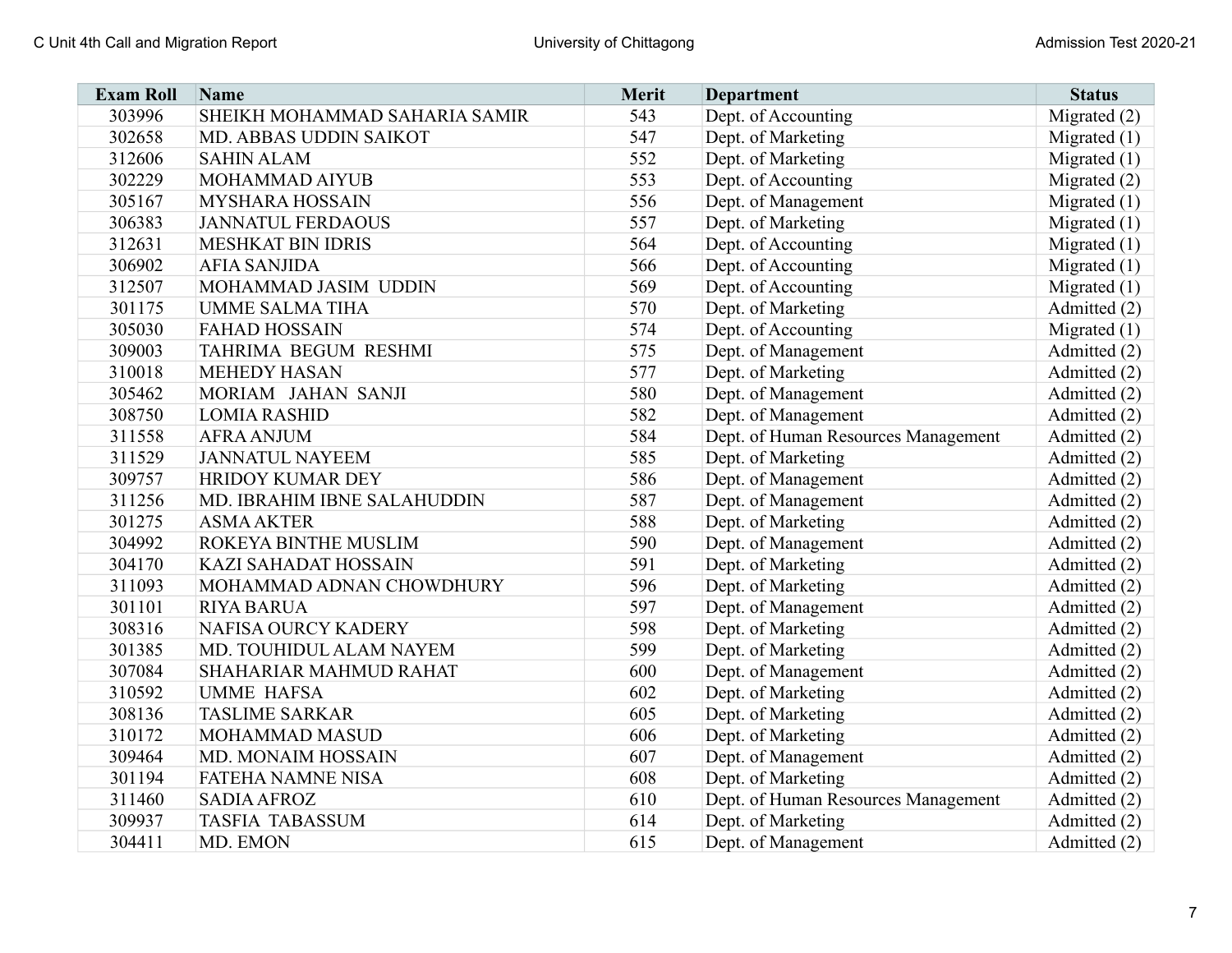| <b>Exam Roll</b> | <b>Name</b>                 | Merit | <b>Department</b>                   | <b>Status</b> |
|------------------|-----------------------------|-------|-------------------------------------|---------------|
| 300685           | <b>UMME TASNIM SADIA</b>    | 616   | Dept. of Marketing                  | Admitted (2)  |
| 312931           | <b>ANAMIKA SINGHA</b>       | 617   | Dept. of Management                 | Admitted (2)  |
| 303919           | <b>SAKLAIN MOSTAFA</b>      | 618   | Dept. of Marketing                  | Admitted (2)  |
| 308004           | <b>TURNA DHAR</b>           | 620   | Dept. of Marketing                  | Admitted (2)  |
| 302517           | MD. JOHIRUL ISLAM           | 621   | Dept. of Management                 | Admitted (2)  |
| 307276           | <b>SANJIDA HOQUE</b>        | 622   | Dept. of Marketing                  | Admitted (2)  |
| 302667           | <b>RABIUL HASAN</b>         | 624   | Dept. of Marketing                  | Admitted (2)  |
| 310655           | SAYEDA NASRIN SULTANA TANIA | 626   | Dept. of Management                 | Admitted (2)  |
| 304154           | <b>TASMIN AKTER</b>         | 631   | Dept. of Management                 | Admitted (2)  |
| 303579           | <b>SUSHMITA DAS</b>         | 633   | Dept. of Marketing                  | Admitted (2)  |
| 309218           | POLE AKTHER                 | 634   | Dept. of Management                 | Admitted (2)  |
| 302767           | ASHFIKA AHMED ASHA          | 636   | Dept. of Management                 | Admitted (2)  |
| 310591           | ABDULLAH-AL-NOMAN           | 638   | Dept. of Marketing                  | Admitted (2)  |
| 304166           | SIPTIA AZAM SAMIA           | 643   | Dept. of Marketing                  | Admitted (2)  |
| 313059           | MD. ABU SIAM                | 645   | Dept. of Management                 | Admitted (2)  |
| 313149           | <b>SHOBNOM JARIN SORNA</b>  | 652   | Dept. of Management                 | Admitted (2)  |
| 301422           | <b>HUMAIRA ISLAM</b>        | 653   | Dept. of Marketing                  | Admitted (2)  |
| 306089           | <b>UMMAHANI</b>             | 655   | Dept. of Marketing                  | Admitted (2)  |
| 309140           | MOHAMMAD FAHIM              | 657   | Dept. of Marketing                  | Admitted (2)  |
| 311466           | <b>SHOJIB MONDAL</b>        | 658   | Dept. of Marketing                  | Admitted (2)  |
| 300402           | <b>NAZIM UDDIN</b>          | 661   | Dept. of Marketing                  | Admitted (2)  |
| 310083           | <b>SAMIHA ALAM ISMITA</b>   | 662   | Dept. of Marketing                  | Admitted (2)  |
| 302446           | <b>MD RABIUL HOSSAIN</b>    | 664   | Dept. of Management                 | Admitted (2)  |
| 312262           | <b>RABBI ISLAM</b>          | 666   | Dept. of Management                 | Admitted (2)  |
| 307784           | <b>JANNATUL ABRAR</b>       | 669   | Dept. of Marketing                  | Admitted (2)  |
| 311138           | <b>TAJIYA MEHARIN</b>       | 670   | Dept. of Marketing                  | Admitted (2)  |
| 303186           | <b>ISHFAQ RAHMAN</b>        | 671   | Dept. of Marketing                  | Admitted (2)  |
| 312440           | <b>AMINA BEGUM</b>          | 672   | Dept. of Management                 | Admitted (2)  |
| 307759           | <b>NASRIN AKTER</b>         | 673   | Dept. of Marketing                  | Admitted (2)  |
| 306101           | <b>HRIDOY NATH</b>          | 674   | Dept. of Marketing                  | Admitted (2)  |
| 306470           | <b>SHAHIDUL ISLAM</b>       | 676   | Dept. of Management                 | Admitted (2)  |
| 308756           | <b>SAYEDA TASFIA AKTER</b>  | 677   | Dept. of Management                 | Admitted (2)  |
| 305808           | <b>FAHAMINA KAISHER</b>     | 678   | Dept. of Management                 | Admitted (2)  |
| 303470           | MOHAMMAD RAIHAN BIN MANSUR  | 679   | Dept. of Management                 | Admitted (2)  |
| 301467           | <b>JEBUNNESA AIRIN</b>      | 680   | Dept. of Human Resources Management | Admitted (2)  |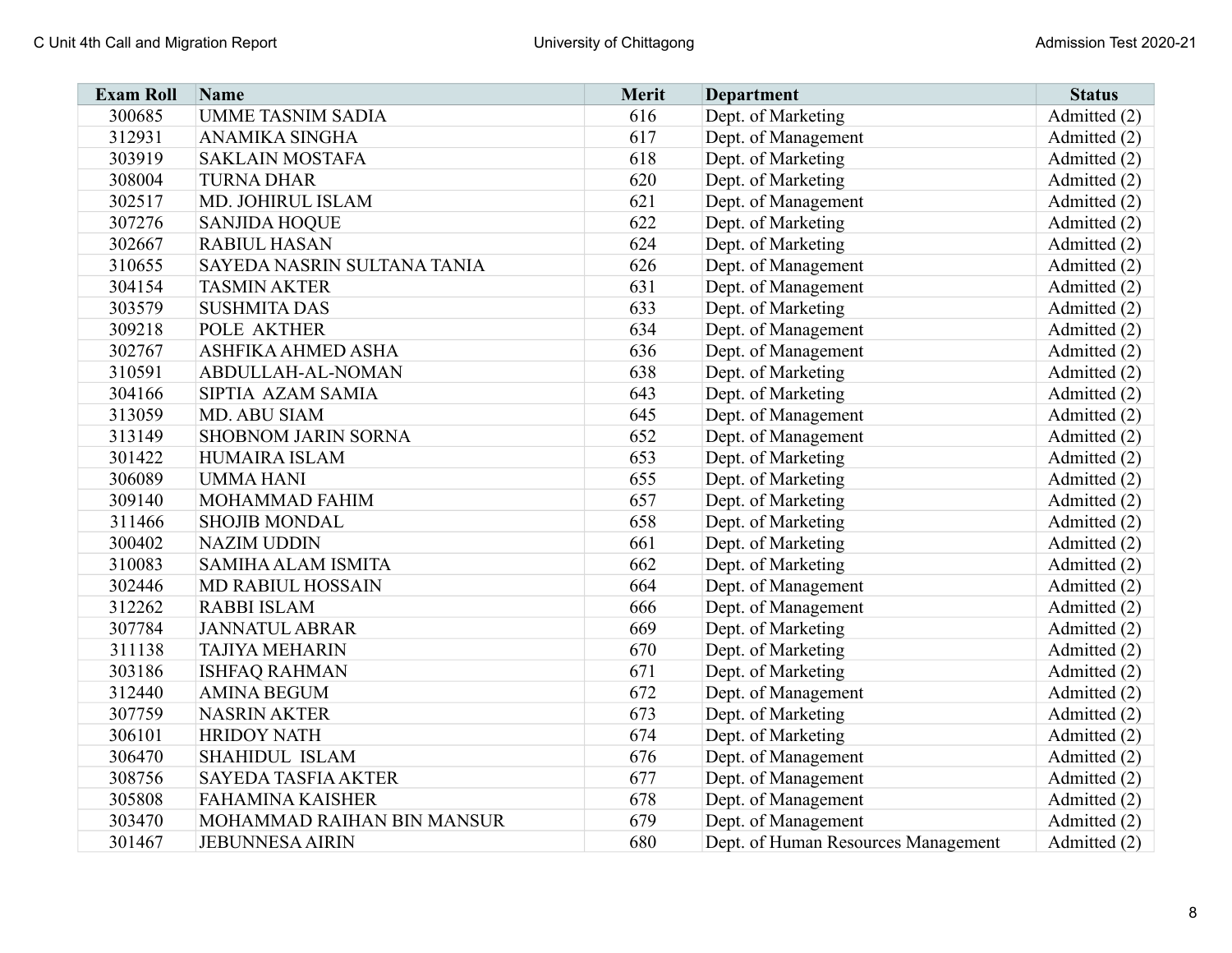| <b>Exam Roll</b> | <b>Name</b>                  | <b>Merit</b> | <b>Department</b>                   | <b>Status</b>  |
|------------------|------------------------------|--------------|-------------------------------------|----------------|
| 302979           | TANJINA SULTANA RIAN         | 681          | Dept. of Management                 | Admitted (2)   |
| 311549           | <b>TANJIDA AKTER</b>         | 682          | Dept. of Marketing                  | Admitted (2)   |
| 309372           | <b>SAEED TAMIM</b>           | 684          | Dept. of Management                 | Admitted (2)   |
| 301337           | MD.IMRAN HOSSEN MUFTI        | 685          | Dept. of Human Resources Management | Admitted (2)   |
| 305565           | KAZI MOHAIMINUL ISLAM AKIB   | 688          | Dept. of Marketing                  | Admitted (2)   |
| 303877           | NYMA SIDDIQA                 | 694          | Dept. of Management                 | Admitted (2)   |
| 305080           | MOSAMMAT ASMA BINTE ZAHOOR   | 695          | Dept. of Marketing                  | Admitted (2)   |
| 304555           | SYEDA TANBINA RAHMAN         | 696          | Dept. of Marketing                  | Admitted (2)   |
| 304979           | <b>ALI ARMAN SAKIB</b>       | 697          | Dept. of Management                 | Admitted (2)   |
| 301721           | <b>RAHELATUN NISA</b>        | 701          | Dept. of Human Resources Management | Admitted (2)   |
| 303204           | <b>MARUFA AKTHER POPY</b>    | 704          | Dept. of Management                 | Migrated $(1)$ |
| 310077           | SHEIKH MUBINUL ISLAM         | 708          | Dept. of Marketing                  | Migrated $(1)$ |
| 306723           | SHAHANAZ AKTHER TINA         | 709          | Dept. of Marketing                  | Migrated $(1)$ |
| 310908           | RUBAYET RUSHNAN KHAN         | 710          | Dept. of Marketing                  | Migrated $(1)$ |
| 303047           | <b>SAYED AHMED RASHED</b>    | 712          | Dept. of Marketing                  | Migrated $(1)$ |
| 306007           | HAFSA BINTE JAHED            | 713          | Dept. of Management                 | Migrated $(1)$ |
| 304756           | <b>JANNATUL FERDOUS</b>      | 714          | Dept. of Marketing                  | Migrated $(1)$ |
| 313167           | <b>BITHY DHAR</b>            | 716          | Dept. of Human Resources Management | Admitted (2)   |
| 310505           | PAYEL SAHA                   | 718          | Dept. of Marketing                  | Migrated $(1)$ |
| 302829           | RUBAYET HASNA FARUQUE        | 719          | Dept. of Marketing                  | Migrated $(1)$ |
| 303584           | <b>JANNATUL MARZAN JASY</b>  | 720          | Dept. of Human Resources Management | Admitted (2)   |
| 310875           | KAZI SADIA SULTANA NISHAT    | 721          | Dept. of Management                 | Migrated $(1)$ |
| 307963           | <b>AURPITA BHATTACHARJEE</b> | 723          | Dept. of Management                 | Migrated $(1)$ |
| 308992           | MD. TASLIM UDDIN RAJU        | 725          | Dept. of Management                 | Migrated $(1)$ |
| 312909           | <b>SAMIATUN NUR</b>          | 731          | Dept. of Human Resources Management | Admitted (2)   |
| 312608           | <b>TOWSIF UR RAHMAN</b>      | 732          | Dept. of Human Resources Management | Admitted (2)   |
| 300752           | <b>TANJILA AFRIN TARIN</b>   | 733          | Dept. of Management                 | Migrated $(1)$ |
| 309346           | <b>TOWHEDUL ISLAM</b>        | 735          | Dept. of Management                 | Migrated $(1)$ |
| 310775           | <b>JASIA AKTER</b>           | 736          | Dept. of Marketing                  | Migrated $(1)$ |
| 305687           | <b>MD. OMAR FARUK</b>        | 737          | Dept. of Management                 | Migrated $(1)$ |
| 310273           | <b>TASNOVA TASRIN</b>        | 739          | Dept. of Management                 | Migrated $(1)$ |
| 308523           | FAIZA SULTANA                | 741          | Dept. of Management                 | Migrated $(1)$ |
| 303613           | MUHAMMAD NASIF IBN AZAM      | 742          | Dept. of Management                 | Migrated $(1)$ |
| 313217           | MD. IBRAHIM KHALIL           | 743          | Dept. of Management                 | Migrated $(1)$ |
| 306596           | <b>NAIMA AKTER</b>           | 745          | Dept. of Management                 | Migrated $(1)$ |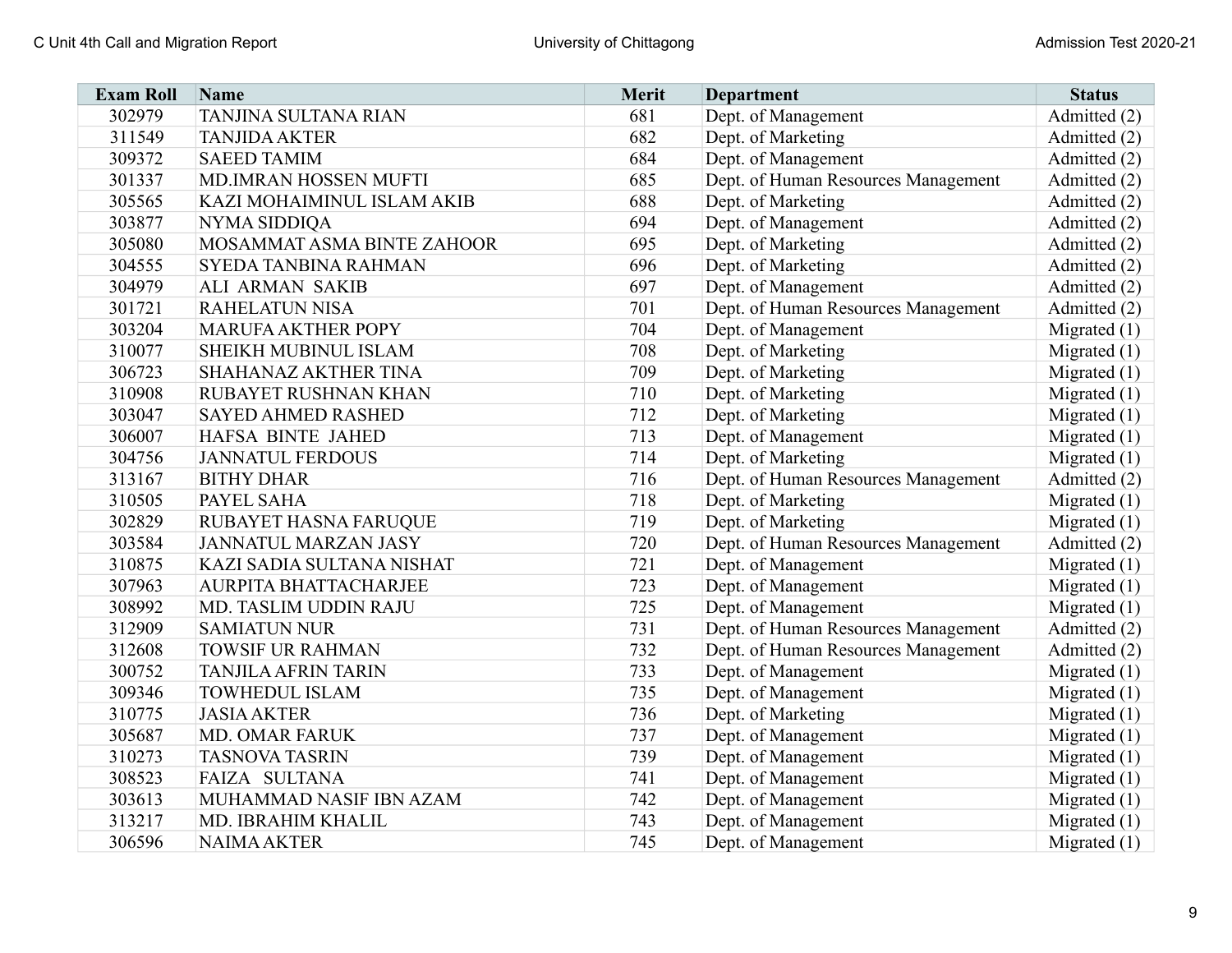| <b>Exam Roll</b> | Name                          | Merit | <b>Department</b>                   | <b>Status</b>  |
|------------------|-------------------------------|-------|-------------------------------------|----------------|
| 301953           | <b>SIRAZUM MUNIRA</b>         | 746   | Dept. of Human Resources Management | Admitted (2)   |
| 309879           | MOHAYMIN NUR TAWSIF           | 748   | Dept. of Marketing                  | Migrated $(1)$ |
| 304424           | <b>NAHIAN OAZIHA</b>          | 752   | Dept. of Human Resources Management | Migrated $(1)$ |
| 306694           | SUMAIYA SULTANA POLY          | 753   | Dept. of Management                 | Migrated $(1)$ |
| 302137           | SUDARSHAN CHAKRABORTY         | 755   | Dept. of Management                 | Migrated $(1)$ |
| 304989           | MOHAIMENUL MAHIAN             | 759   | Dept. of Marketing                  | Migrated $(1)$ |
| 310906           | <b>AISHY BARUA</b>            | 760   | Dept. of Management                 | Migrated $(1)$ |
| 304308           | <b>FAWJIYA KARIM SOMIYA</b>   | 761   | Dept. of Management                 | Migrated $(1)$ |
| 311443           | <b>MD. ROBIUL ISLAM</b>       | 763   | Dept. of Human Resources Management | Migrated $(1)$ |
| 302321           | MD. ASHRAFUL ALOM ABIR        | 766   | Dept. of Management                 | Migrated $(1)$ |
| 308060           | ARAFAT MAHABUB CHOWDHURY TOHA | 769   | Dept. of Management                 | Migrated $(1)$ |
| 300395           | <b>SANJIDA AKTAR</b>          | 772   | Dept. of Banking & Insurance        | Admitted (2)   |
| 310814           | <b>NAZMUL MIA</b>             | 773   | Dept. of Marketing                  | Migrated $(1)$ |
| 300499           | <b>KANIZ FATEMA</b>           | 775   | Dept. of Marketing                  | Migrated $(1)$ |
| 300204           | <b>MD ABDUL HAMID</b>         | 776   | Dept. of Management                 | Migrated $(1)$ |
| 311017           | <b>ABDULLAH ALL MARUF</b>     | 778   | Dept. of Banking & Insurance        | Admitted (2)   |
| 307470           | <b>JOY CHAKRABORTY</b>        | 780   | Dept. of Management                 | Migrated $(1)$ |
| 308111           | <b>REZWANA TAJRIN</b>         | 783   | Dept. of Management                 | Migrated $(2)$ |
| 310498           | <b>SUMIYA RAHMAN</b>          | 788   | Dept. of Marketing                  | Migrated $(1)$ |
| 304545           | <b>SHIFAT TAHIM ERIN</b>      | 790   | Dept. of Banking & Insurance        | Admitted (2)   |
| 312776           | <b>SURAIYA YEASMIN</b>        | 792   | Dept. of Management                 | Migrated $(2)$ |
| 313392           | <b>KOLI AKTER</b>             | 793   | Dept. of Management                 | Migrated $(2)$ |
| 311263           | <b>TAHRIMA AHMED</b>          | 796   | Dept. of Management                 | Migrated $(2)$ |
| 308124           | <b>TANIM NUSRAT</b>           | 798   | Dept. of Marketing                  | Migrated $(1)$ |
| 313399           | ANISA IBNATE TABASUM          | 799   | Dept. of Banking & Insurance        | Admitted (2)   |
| 310103           | NAJIA SULTANA                 | 800   | Dept. of Marketing                  | Migrated $(1)$ |
| 306524           | <b>SHAHIR MUNTASIR</b>        | 802   | Dept. of Marketing                  | Admitted (3)   |
| 309230           | FARHAT RAMISA CHOWDHURY       | 803   | Dept. of Human Resources Management | Admitted (3)   |
| 311329           | <b>AFSANA YEASMIN</b>         | 805   | Dept. of Marketing                  | Admitted (3)   |
| 310731           | MOHAMMAD NAZIM UDDIN          | 806   | Dept. of Marketing                  | Admitted (3)   |
| 307704           | <b>BADHON DEVI</b>            | 807   | Dept. of Marketing                  | Migrated $(1)$ |
| 310222           | <b>TANJIDA AKTHER</b>         | 808   | Dept. of Human Resources Management | Admitted (3)   |
| 305322           | SANJINA MAHABUB SAIMA         | 809   | Dept. of Human Resources Management | Admitted (3)   |
| 308952           | MUNTAHABIN ALAM               | 813   | Dept. of Marketing                  | Migrated $(1)$ |
| 310256           | <b>SHARMIN AKTER</b>          | 814   | Dept. of Marketing                  | Migrated $(1)$ |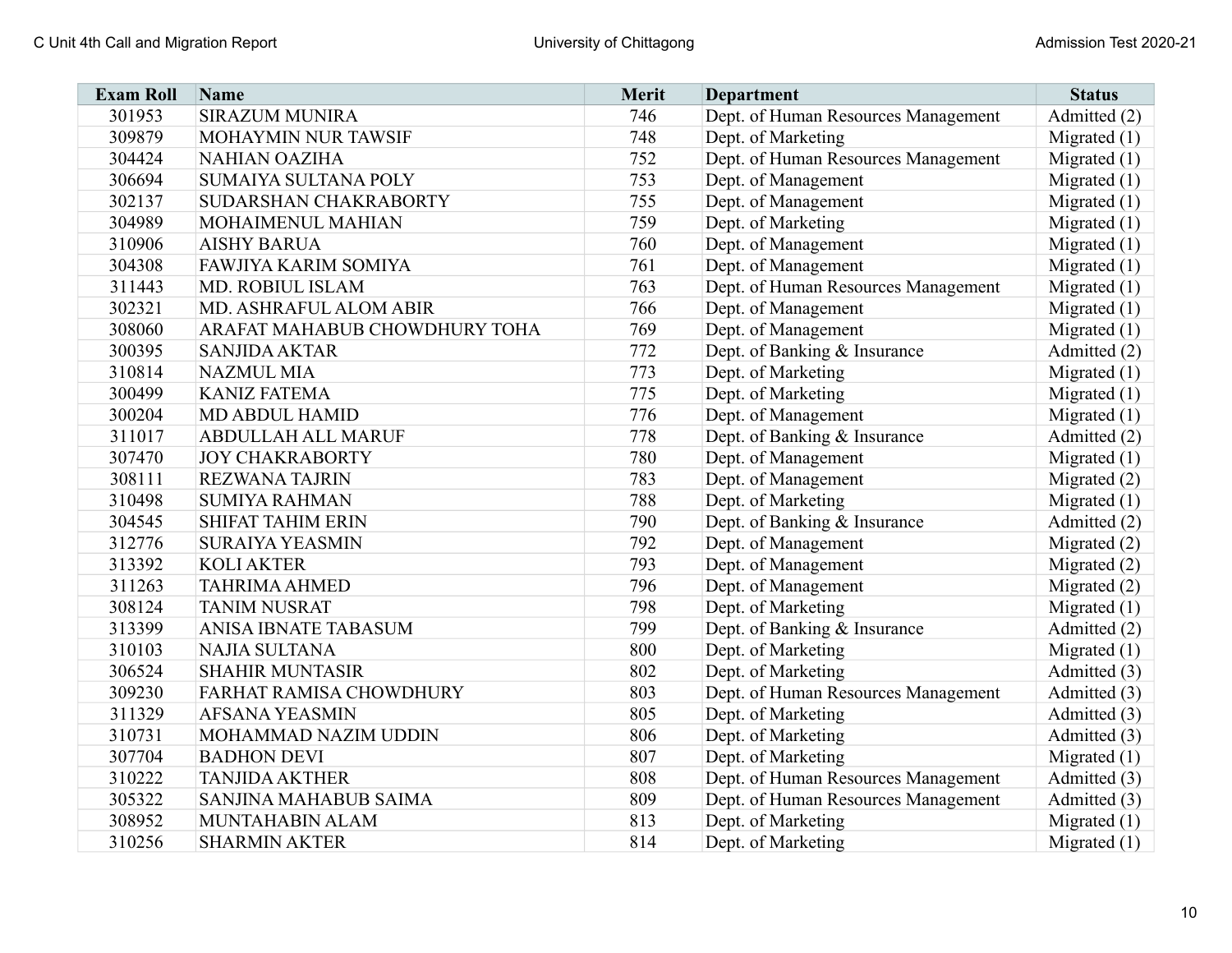| <b>Exam Roll</b> | <b>Name</b>               | <b>Merit</b> | <b>Department</b>                   | <b>Status</b>  |
|------------------|---------------------------|--------------|-------------------------------------|----------------|
| 308293           | <b>MD. YEASIN ARAFAT</b>  | 820          | Dept. of Human Resources Management | Admitted (3)   |
| 302709           | <b>FARIJA NOOR</b>        | 823          | Dept. of Human Resources Management | Admitted (3)   |
| 311331           | AL-SAJIDUL ALAM SAEED     | 826          | Dept. of Human Resources Management | Admitted (3)   |
| 310283           | <b>ASMA ULFAT TASNIM</b>  | 830          | Dept. of Human Resources Management | Admitted (3)   |
| 313091           | <b>HASNA HENA JINUR</b>   | 833          | Dept. of Human Resources Management | Admitted (3)   |
| 302579           | MD. RAKIBUL HASAN SHARON  | 835          | Dept. of Marketing                  | Migrated $(1)$ |
| 310979           | SAYMA AHAMED BITHI        | 837          | Dept. of Marketing                  | Migrated $(1)$ |
| 309979           | SHADDHI CHOWDHURY         | 838          | Dept. of Human Resources Management | Admitted (3)   |
| 306993           | MOHAMMED MUFRATUL ISLAM   | 841          | Dept. of Marketing                  | Migrated $(1)$ |
| 312291           | MD. ARIFUL ISLAM ANTOR    | 846          | Dept. of Human Resources Management | Admitted (3)   |
| 303304           | ANUNNA CHAKRABORTY        | 847          | Dept. of Human Resources Management | Admitted (3)   |
| 303809           | <b>RAKIB HASAN</b>        | 848          | Dept. of Human Resources Management | Admitted (3)   |
| 300773           | SHATARUPA CHOWDHURY       | 850          | Dept. of Human Resources Management | Migrated $(1)$ |
| 302006           | <b>SHAH PORAN HOSSAIN</b> | 853          | Dept. of Banking & Insurance        | Admitted (3)   |
| 309258           | <b>TAHAMINA</b>           | 855          | Dept. of Human Resources Management | Migrated $(1)$ |
| 300739           | <b>SAMIA SULTANA</b>      | 856          | Dept. of Banking & Insurance        | Admitted (3)   |
| 306519           | <b>AYESHA ISMAIL</b>      | 859          | Dept. of Banking & Insurance        | Admitted (3)   |
| 300257           | ANIKA DUTTA ANI           | 863          | Dept. of Human Resources Management | Migrated $(1)$ |
| 302119           | <b>ATA ULLAH</b>          | 866          | Dept. of Human Resources Management | Migrated $(1)$ |
| 311281           | <b>MD. TANVIR HASAN</b>   | 871          | Dept. of Human Resources Management | Migrated $(1)$ |
| 309974           | <b>FARJANA YESMIN</b>     | 875          | Dept. of Human Resources Management | Migrated $(1)$ |
| 313505           | <b>FARHAN TANVIR</b>      | 876          | Dept. of Banking & Insurance        | Admitted (3)   |
| 311646           | <b>IFFAT NAHAR TARANA</b> | 882          | Dept. of Human Resources Management | Migrated $(1)$ |
| 300811           | <b>NAFIS UDDIN</b>        | 883          | Dept. of Human Resources Management | Migrated $(1)$ |
| 309486           | RUMAISA JANNAT RANI       | 885          | Dept. of Banking & Insurance        | Admitted (3)   |
| 307045           | MST. MAHAFUZA RAHAT NOOR  | 886          | Dept. of Human Resources Management | Migrated $(1)$ |
| 312408           | HUMYRA AKTHER HERA        | 891          | Dept. of Human Resources Management | Migrated $(1)$ |
| 313877           | HABIBULLAH MISBHA         | 892          | Dept. of Human Resources Management | Migrated $(1)$ |
| 300996           | RICHI CHOWDHURY           | 893          | Dept. of Banking & Insurance        | Admitted (3)   |
| 313265           | MOHAMMAD SHIFAT UDDIN     | 895          | Dept. of Human Resources Management | Migrated $(1)$ |
| 306875           | MD. SAKIB HASAN           | 900          | Dept. of Human Resources Management | Migrated $(1)$ |
| 303498           | FAHAMEDA IBNAT NIKAT      | 903          | Dept. of Banking & Insurance        | Admitted (3)   |
| 308005           | <b>JANNATUL MAOYA</b>     | 904          | Dept. of Banking & Insurance        | Admitted (3)   |
| 310086           | <b>MD IMRAN SHAHED</b>    | 905          | Dept. of Banking & Insurance        | Admitted (3)   |
| 313235           | <b>SAFIA KHANAM</b>       | 906          | Dept. of Banking & Insurance        | Admitted (3)   |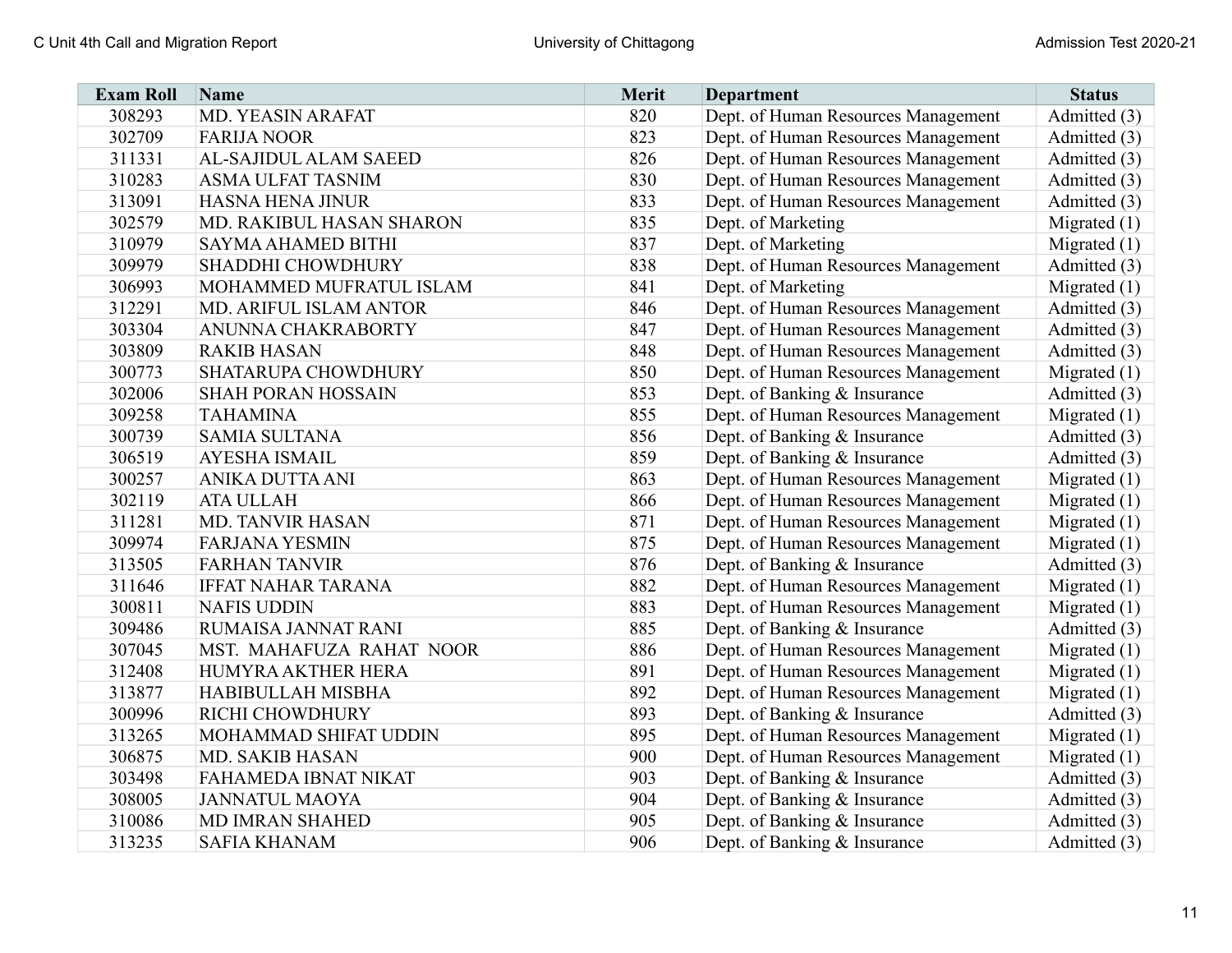| <b>Exam Roll</b> | Name                      | <b>Merit</b> | <b>Department</b>                   | <b>Status</b>  |
|------------------|---------------------------|--------------|-------------------------------------|----------------|
| 309095           | AFRINA AKTER RAIMA        | 907          | Dept. of Human Resources Management | Migrated $(1)$ |
| 304519           | <b>NAZMIN SULTANA</b>     | 909          | Dept. of Banking & Insurance        | Admitted (3)   |
| 301486           | <b>ISMAT JAHAN RITU</b>   | 910          | Dept. of Human Resources Management | Migrated $(1)$ |
| 313046           | <b>FERDOUS AKTER</b>      | 911          | Dept. of Human Resources Management | Migrated $(1)$ |
| 303359           | <b>ANISUR RAHAMAN</b>     | 916          | Dept. of Human Resources Management | Migrated $(1)$ |
| 304599           | PRITAM MITRA              | 918          | Dept. of Human Resources Management | Migrated $(1)$ |
| 306955           | SAMEEN RASHIQUE CHOUDHURY | 919          | Dept. of Banking & Insurance        | Admitted (3)   |
| 300580           | <b>UMMEY KOFAIRA</b>      | 921          | Dept. of Banking & Insurance        | Admitted (3)   |
| 312073           | <b>SHORMILA NUSRAT</b>    | 922          | Dept. of Banking & Insurance        | Admitted (3)   |
| 307286           | <b>JOBEDA AKTER JASY</b>  | 923          | Dept. of Banking & Insurance        | Admitted (3)   |
| 313063           | MD. SUHAG RANA            | 928          | Dept. of Banking & Insurance        | Admitted (3)   |
| 310274           | <b>TONMOY BONIK</b>       | 929          | Dept. of Banking & Insurance        | Admitted (3)   |
| 309976           | MOHAMMAD SHAZZAD HOSSAIN  | 930          | Dept. of Banking & Insurance        | Admitted (3)   |
| 304027           | <b>ASIF HAOUD</b>         | 931          | Dept. of Banking & Insurance        | Called $(4)$   |
| 313242           | MD. JEWEL MATUBBER        | 932          | Dept. of Banking & Insurance        | Called (4)     |
| 307151           | SHIDUL ISLAM RIYAD        | 933          | Dept. of Banking & Insurance        | Called (4)     |
| 300194           | <b>JUNAYED -UR- REZA</b>  | 935          | Dept. of Banking & Insurance        | Called (4)     |
| 306429           | <b>SABRINA SULTANA</b>    | 936          | Dept. of Banking & Insurance        | Called $(4)$   |
| 311127           | <b>SHOJIB SAHA</b>        | 937          | Dept. of Banking & Insurance        | Called (4)     |
| 307899           | MUSHFIQUR RAHMAN          | 938          | Dept. of Banking & Insurance        | Called (4)     |
| 305969           | <b>SAJEDA BEGUM</b>       | 940          | Dept. of Banking & Insurance        | Called (4)     |
| 307690           | MITHILA KALAI             | 941          | Dept. of Banking & Insurance        | Called (4)     |
| 306634           | <b>MD. HASIBUL HASAN</b>  | 942          | Dept. of Banking & Insurance        | Called $(4)$   |
| 311565           | MD. SHAMIM HOSSAIN        | 943          | Dept. of Banking & Insurance        | Called $(4)$   |
| 307654           | MOHAMMAD RASEDUL ALAM     | 944          | Dept. of Banking & Insurance        | Called $(4)$   |
| 303286           | <b>MD. EMTIAG HOSSAIN</b> | 945          | Dept. of Banking & Insurance        | Called (4)     |
| 308092           | MD. MEHERAB AL HOSSAIN    | 946          | Dept. of Banking & Insurance        | Called $(4)$   |
| 301701           | AZWAD ABRAR SALMAN        | 947          | Dept. of Banking & Insurance        | Called $(4)$   |
| 302747           | <b>AZIZUL HAKIM RIFAT</b> | 948          | Dept. of Banking & Insurance        | Called (4)     |
| 301587           | MD. ASIB HOSSAIN MOHON    | 949          | Dept. of Banking & Insurance        | Called (4)     |
| 301710           | SHAFIQUL ISLAM SAIMUN     | 950          | Dept. of Banking & Insurance        | Called $(4)$   |
| 311202           | MD. MAHFUZ ALI            | 951          | Dept. of Banking & Insurance        | Called $(4)$   |
| 302512           | SIKDER MD. NAZMUS SAKIB   | 952          | Dept. of Banking & Insurance        | Called $(4)$   |
| 300909           | MD. JAWADUL KARIM         | 953          | Dept. of Banking & Insurance        | Called (4)     |
| 301861           | <b>MOMEN AHAMMED</b>      | 954          | Dept. of Banking & Insurance        | Called $(4)$   |